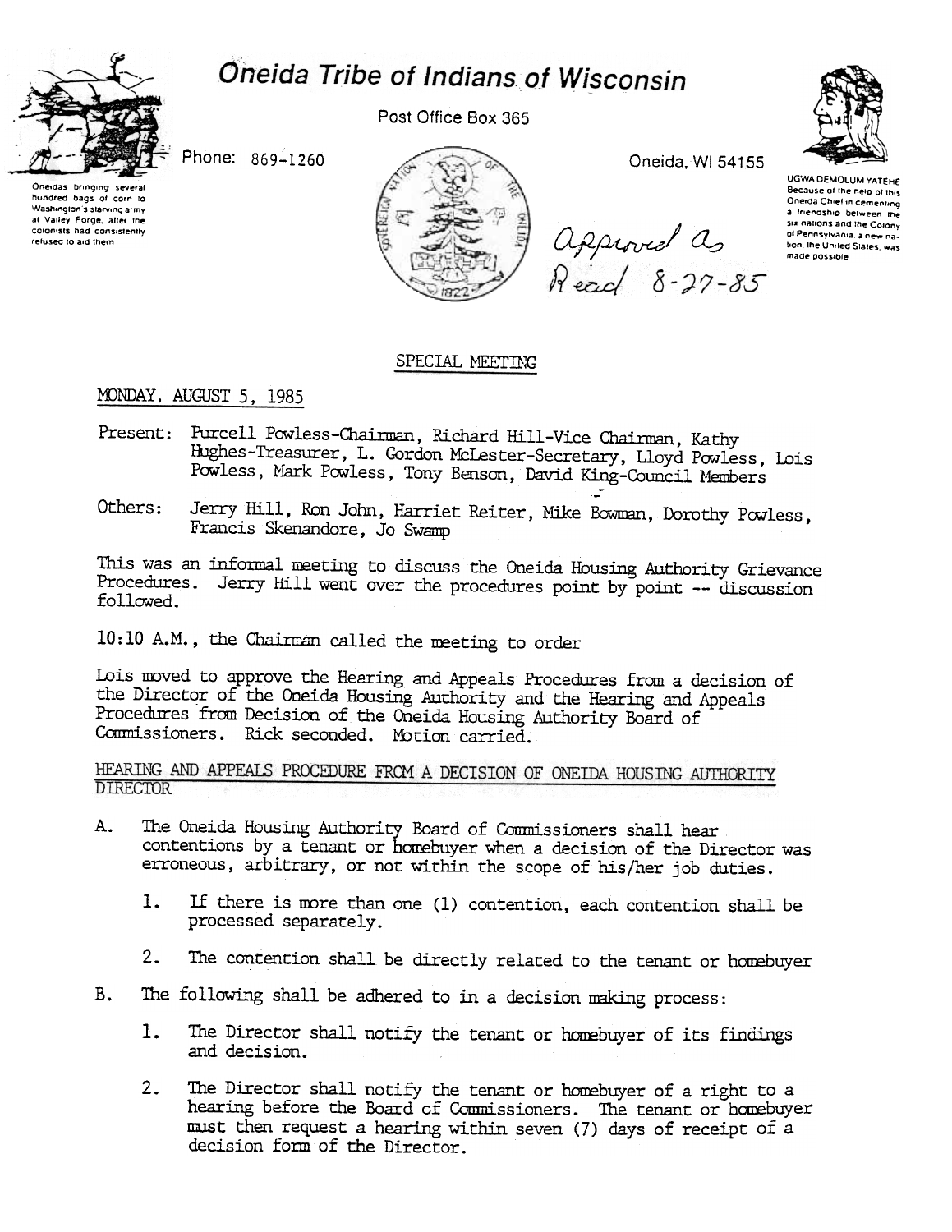Oneida Tribe of Indians of Wisconsin Special Meeting - August 5, 1985 Page 2

- 3. The notification procedures shall be in compliance with those set forth in the lease or contract.
- The Director shall notify the Board of Commissioners of his/heraction. 4.
- c. Hearing -The hearing shall be in compliance with the Oneida Constitution, the Indian Civil Rights Act and also the lease or contract with the Oneida Housing Authority Board of Commissioners. The tenant or homebuyer and the Oneida Business Committee shall be notified of the decision within seven (7) days, which shall clearly state:
	- 1 The reason(s) for the decision(s).
	-
	- The conclusion of the reason(s) and the decision(s)
	- 4 That the tenant or homebuyer has ten (10) days in which to appeal the decision to the Oneida Business Committee.

#### APPEALS

- A. A tenant or homebuyer may request an appeal of the decision of the Oneida Housing Authority Board of Commissioners.
	- Such an appeal shall be in writing to the Oneida Business Committee, or other body appointed by the Business Committee and shall set forth the reasons for the appealing body.
	- A copy of the appeal shall be sent to all members of the bOard of Commissioners.
- 2. The decision (3. The decision 4 That the tena<br>
the decision<br>
4 That the tena<br>
decision<br>
APPEALS<br>
A. A tenant or homebure<br>
Housing Authority<br>
1. Such an appear<br>
or other body<br>
forth the rea<br>
2. A copy of the<br>
Commissione 1. Such an appeal shall be in writing to the Oneida Business Committee forth the reasons for the appealing body.<br>
2. A copy of the appeal shall be sent to all members of the bOard of Commissioners.<br>
3. The Oneida Business 2. A copy of the appeal shall be sent to all members of the bOard of Commissioners.<br>
3. The Oneida Business Committee, or other authorized body, shall decide the appeal based upon the written record of the proceeding I I m 3. The Oneida Business Committee, or other authorized body, shalled the appeal based upon the written record of the proceed I and it may:<br>It may:<br>A severse the decision.<br>D. Reverse the decision.<br>C. Remand to the Board of C The Oneida Business Committee, or other authorized body, shall decide the appeal based upon the written record of the proceedings. It may:
	- a. Affirm the decision
	- b. Reverse the decision
	- c. Remand to the Board of Commissioners for further proceedings.
	- d. Declare a special session to hear oral argument before deciding.
	- Decisions of the Oneida Business Committee, or other authorized body shall be final.
- 4. Decisions of the Oneida Business Committee, or other authorized body shall be final.<br>5. The tenant or homebuyer shall be notified in writing by the Tribal Secretary not less than five (5) days after the final decision.<br> 5. The tenant or homebuyer shall be notified in writing by the Tribal Secretary not less than five (5) days after the final decision.<br>6. The tenant or homebuyer may be represented or accompanied by a person of his/her choi The tenant or homebuyer shall be notified in writing by the Tribal Secretary not less than five (5) days after the final decision.
	- person of his/her choice.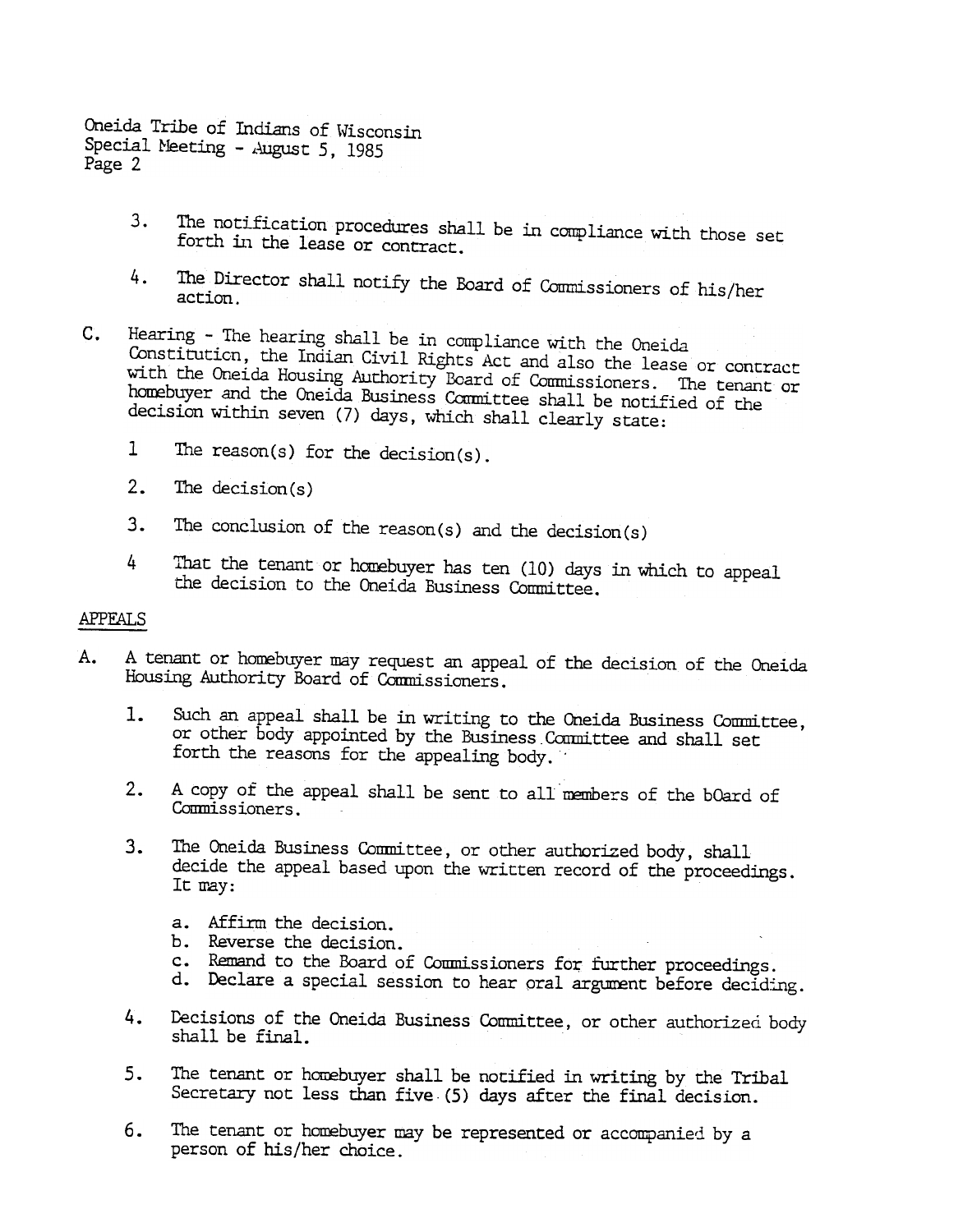Oneida Tribe of Indians of Wisconsin Special Meeting -August 5, 1985 Page 3

> Any monetary obligation to the representation shall be the<br>responsibility of the terminal control of the second shall be the 7. responsibility of the tenant or homebuyer.

HEARING AND APPEALS PROCEDURE FROM DECISION OF ONEIDA HOUSING AUTHORITY BOARD OF CONMISSIONERS OF COMMISSIONERS

- The Oneida Housing Authority Board of Commissioners shall hear charges A. against a tenant or homebuyer who has a lease or contract with the Oneida<br>Housing Authority as procented to the B lease or contract with the Oneida Housing Authority as presented to the Board by the Housing Authority<br>Director Director.
	- If there is rwre than one (1) violation, each violation shall be  $1.$ processed separately.
	- 2. The violation shall be directly related to the lease or contract.
- B. If a violation of a lease or contract is found, based on the information documented by the Director:
	- 1 The Director shall notify the tenant or homebuyer of its findings and decision.
	- The Director shall notify the tenant or homebuyer of a right to a  $2.$ hearing before the Board of Commissioners.
	- The notification procedures shall be in compliance with those set forth in the lease or contract.
	- 4 The Director shall notify the Board of Commissioners of his/her
- 3. The notification procedures shall be in compliance with those set forth in the lease or contract.<br>4 The Director shall notify the Board of Commissioners of his/her action.<br>5 The hearing shall be in compliance with the O c. Hearing -The hearing shall be in compliance with the Oneida Constitution, the Indian Civil Rights Act and also the lease and contract with the Oneida Housing Authority Board of Conmissioners. Upon completion of the hearing the final decision of the Board of Commissioners, the committee shall then deliberate and make a decision within seven  $(7)$  days. The tenant or homebuyer and the Oneida Business Committee shall be notified of the decision which shall clearly state:
	- 1. The reason(s) for the decision(s).
	- 2. The decision(s)
	- The conclusion of the reason(s) and decision(s)
	- 4. That the tenant or homebuyer has ten (10) days in which to appeal the decision of the Oneida Business Conmittee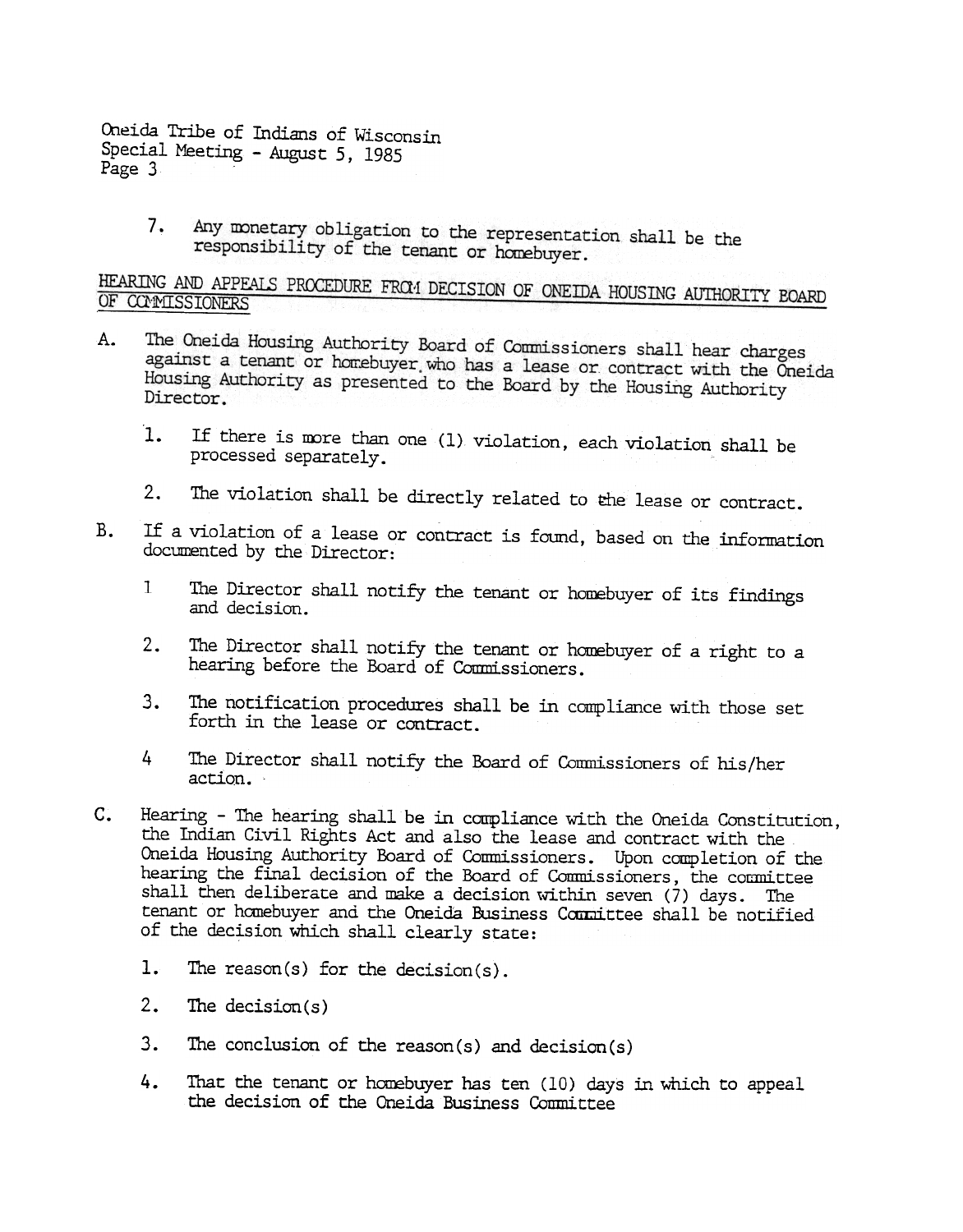Oneida Tribe of Indians of Wisconsin Special Meeting -August 5, 1985 Page 4

## APPFALS

- A tenant or homebuyer may request an appeal of the decision of the Oneida A. Housing Authority Board of Commissioners.
	- Such an appeal shall be in writing to the Oneida Business Committee, 1. or other body appointed by the Business Cournittee and shall set forth the reason for the appealing body.
	- A copy of the appeal shall be sent to all members of the Board of Commissioners.
	- decide the appeal based upon the written record of the proceedings It may:  $\qquad \qquad \blacksquare$ 
		- a. Affirm the decision
		- b. Reverse the decision
		- c. Remand to the Board of Commissioners for further proceeding
		- Declare a special session to hear oral argument before deciding.
	- Decisions of the Oneida Business Committee, or other authorized body shall be final.
	- The tenant or homebuyer shall be notified in writing by the Tribal Secretary not less than five (5) days after the final decision.
	- The tenant or homebuyer may be represented or accompanied by a person of his/her choice.
	- 7 Any monetary obligation to the representation shall be the responsibility of the tenant or homebuyer.

### RESOLUTION  $#5-10-85-B$

2. A copy of the appeal shall be sent to all mombers of the Board of the cords for any of the appeal shadle upon the written record of the proceeding transy.<br>
2. The Cords the appeal based upon the written record of the pr 3. The Oneida Business Committee, or other authorized body, shall the may.<br>
If may, denote the speed the states correct of the processes as Affilm the decision.<br>
1. Reference the decision of the material states of Commiss 4. Decisions of the Oneida Business Committee, or other authorized body<br>shall be final.<br>5. The tenant or homebuyer shall be notified in writing by the Tribal<br>Secretary not less than five (5) days after the final decision.<br> 5. The tenant or homeboyer shall be notified in writing by the Tribal Secretary not less than five (5) days after the final decision.<br>6. The tenant or homeboyer may be represented or accompanied by a person of his/her cho 6. The tenant or homebuyer may be represented or accompanied by a person of his/her choice.<br>
7 Any monetary obligation to the representation shall be the responsibility of the tenant or homebuyer.<br>
RESOLUTICN #5-10-85-B<br>
T The Oneida Business Conmittee has been delegated the authority of Article IV, Section 1 of the Oneida Constitution by the Oneida General Tribal Council to protect and preserve the sovereignty of the Oneida Tribe, its rights and its

The Oneida Constitution empowers the Oneida General Tribal Council to pass laws and ordinances that promote the health and welfare of the Oneida people.

The Oneida General Tribal Council established the Oneida Housing Authority pursuant to the Oneida Tribal Housing Ordinarice for the purpose of providing housing for Oneida people.

The Oneida General Tribal Council, through the Oneida Business Committee, is authorized to modify the Oneida Tribal Housing Ordinance as is described in said ordinance.